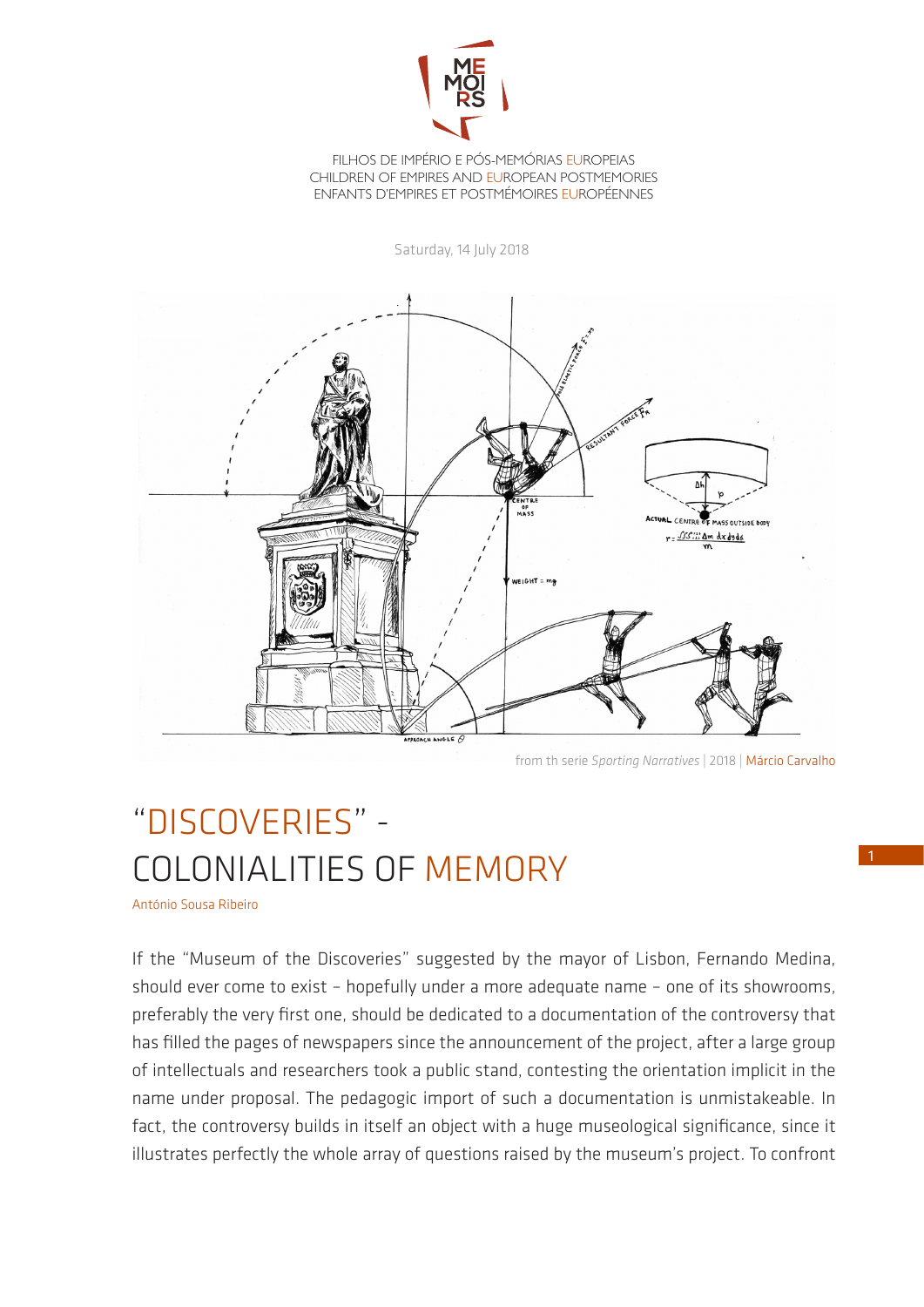

and to document critically those questions would be, namely, a way of avoiding the risk – inherent to the form of the "museum" – of offering a simply static vision of the past, above all if such a documentation could prove capable of providing an in-depth portrait of the processes of construction of a collective memory underlying the multitude of statements.

Among the many commonplaces that have surfaced in the controversy, one of the most telling is, no doubt, the one which attributes criticism of the notion of the "Discoveries" to the anxiety of the "politically correct" nurtured by an "ignorant Left". Under this perspective, academic qualifications and the intrinsic quality of the, individual or collective, interventions are of no import. Putting in question the dominant view, even when on the basis of sound historic argumentation, has to be labelled "ignorance", because the mechanism of production of a conformist vision of the past demands it. Such an image, to be able to prevail, needs to disqualify alternative knowledges and different processes of memory. The underlying colonial unconscious may, thus, affirm itself as some kind of collective narcissism stuck to an image of exceptionality that is by definition impervious to criticism.

To expose this mechanism of production of coloniality becomes all the more important since the indignation of journalists, political commentators and the general public, with the exception of those instances of notorious bad faith or sheer ideological blindness, does not turn them automatically into dangerous people nostalgic of colonialism. The inability to realize the extent to which the proposed designation is liable to criticism (one of the reasons for this criticism being – as was rightly highlighted in the statement by a group a Portuguese men and women of African ancestry – its logics of exclusion, which leaves aside the perspective from "the other side", the ever silenced subaltern side of the colonial relationship), has deep roots in an official, long consolidated memory. To take as apparently incontestable facts that which is nothing else than the product of a memory construction makes part of the logics of the mechanism leading the shade of the colonial relationship to project itself onto the discursive and ideological formation that the late Aníbal Quijano, the Peruvian sociologist, has named coloniality. To take apart this mechanism – a process that requires time, a long time – would most certainly be one of the most relevant pedagogic functions to which the museum could aspire. Under this light, one of the most important discoveries to which the museum of the "Discoveries" could lead would, thus, be the perception that the uses of language are not